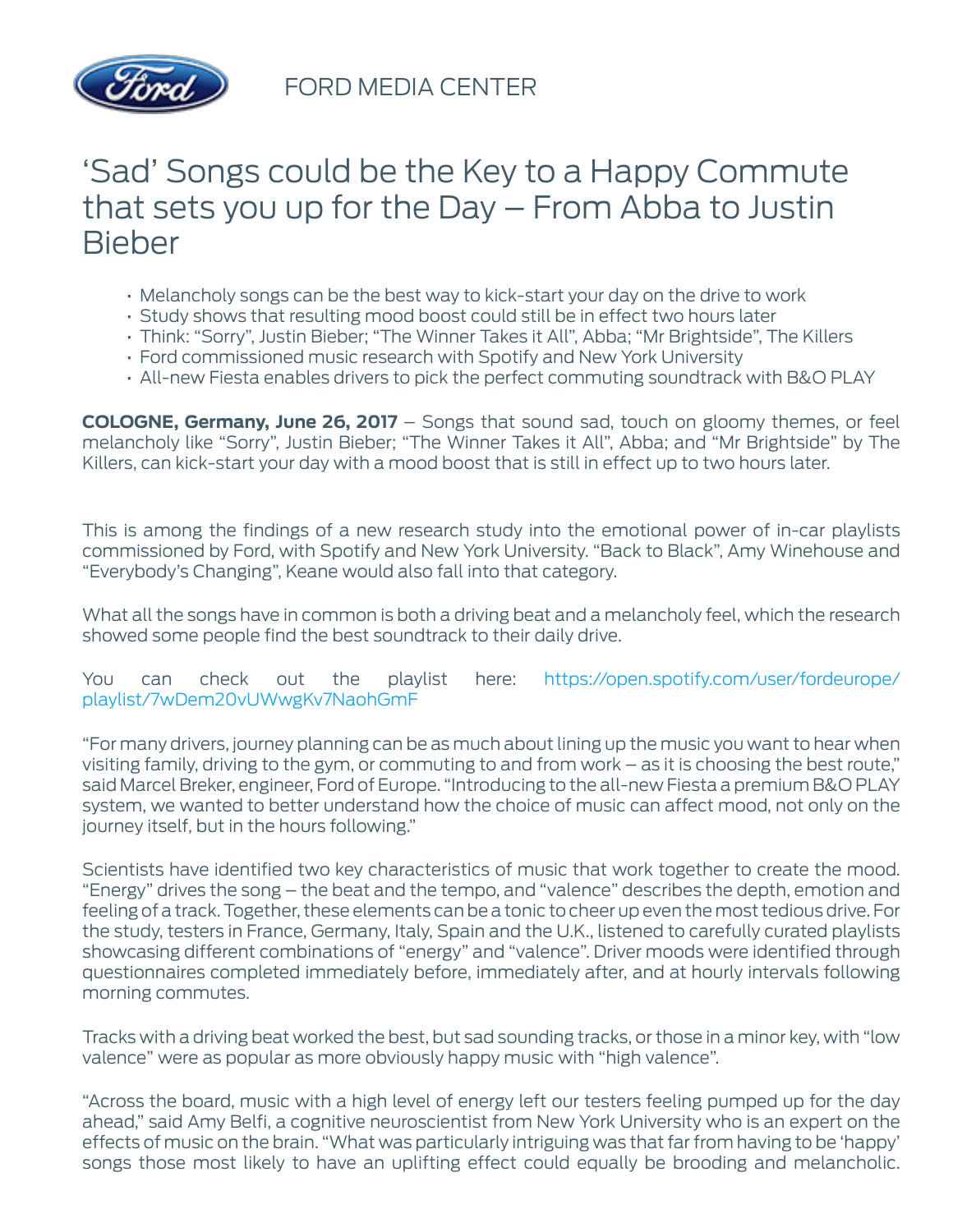Of course, 'sad' songs can actually make us feel good about ourselves. They may remind us, for example, of difficult experiences that we have overcome and learned from."

"For this experiment we focused on how 'energy' and 'valence' music attributes can affect mood throughout the day," said Spotify's Koppel Verma, who advised on the research project. "This study showed that not only energetic happy pop songs work in the morning. In fact, when we analysed our existing commuter playlists data we found that many of them contained a high number of songs with melancholic moods. This is significant because previous research has shown us that the morning commute is an important transitional time – now we can use our data to help set the tone for the day ahead."

# # #

## Editor's Notes

The All-New Fiesta B&O PLAY premium audio system features 10 strategically-placed distinctive speakers and tweeters on the vehicle dashboard and around the interior to create a 360-degree soundstage. The 675-watt system is optimised with a digital sound processor and 200mm subwoofer, producing a music sound that appears to occupants to be larger than the vehicle itself. The system is managed by Ford SYNC 3 Navigation and an 8-inch touchscreen

Songs featured on special playlist are as follows:

Back to Black – Amy Winehouse Beggin' – Madcon Black Hole Sun – Soundgarden Buck Rogers – Feeder Chained To The Rhythm – Katy Perry, Skip Marley Ciao Adios – Anne Marie Don't You Worry Child – Swedish House Mafia, John Martin Everybody's Changing – Keane The Final Countdown – Europe Green Light – Lorde Hometown Glory (High Contrast Remix) – Adele Lean On – Major Lazer, Mo Mr Brightside – The Killers Power – Little Mix, Stormzy Run – Foo Fighters Shake It Out – Florence and the Machine Sorry – Justin Bieber Summertime Sadness (Cedric Gervais Remix) – Lana Del Ray This Is What You Came For – Calvin Harris, Rihanna Titanium – David Guetta, Sia Wake Me Up When September Ends – Green Day What Went Down – Foals The Winner Takes It All – Abba

## About Ford Motor Company

*Ford Motor Company is a global company based in Dearborn, Michigan. The company designs, manufactures, markets and services a full line of Ford cars, trucks, SUVs, electrified vehicles and Lincoln luxury vehicles, provides financial services through Ford Motor Credit Company and is pursuing leadership positions in electrification, autonomous vehicles and mobility solutions. Ford*